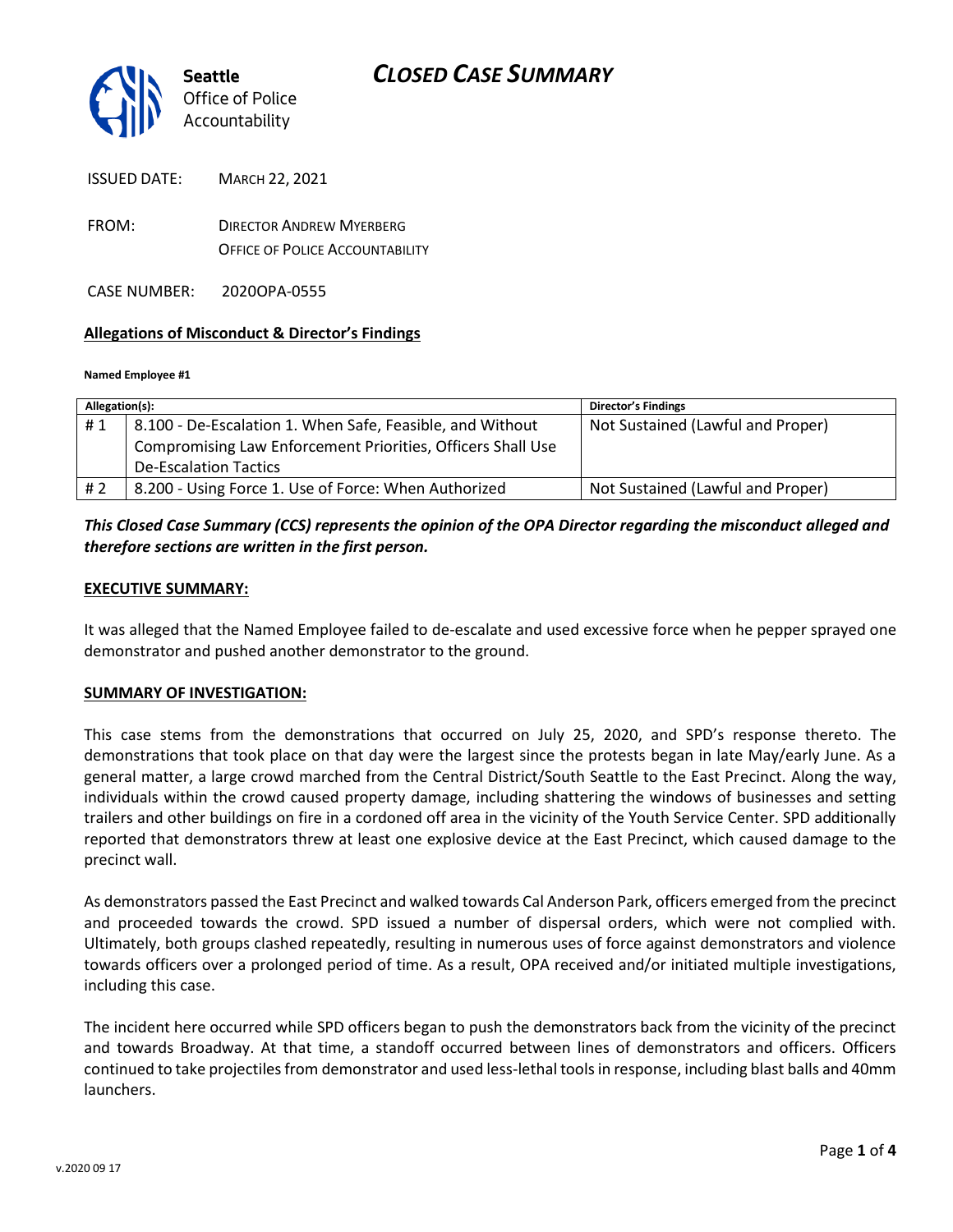# *CLOSED CASE SUMMARY*

OPA CASE NUMBER: 2020OPA-0555

Named Employee #1 (NE#1) was facing the crowd at the front of the line of officers. There was a demonstrator dressed in tan who was standing in the street between the officers and demonstrators. Another demonstrator who was holding a large shield situated himself between the crowd and the demonstrator in tan. NE#1 told the demonstrator with the shield to "stay back." While pointing at the demonstrator, NE#1 told a SWAT officer near him that the demonstrator was reaching behind the shield. The SWAT officer fired his 40mm, causing the demonstrator to back away. The demonstrator again moved towards the shield and NE#1 deployed a burst of pepper spray at him. This caused the demonstrator to pause momentarily.

At that time, a dispersal order was issued and the demonstrators in that location were notified that they were taking part in an unlawful assembly. An officer ran towards the demonstrator with the shield and kicked the shield away. At that time, NE#1 advanced towards the crowd behind that officer and past the demonstrator dressed in tan, who was immediately to his left. NE#1 yelled: "Move it back." Once the shield was out of the way, NE#1 began to proceed back towards the police line. Simultaneously, the police line proceeded forward and the demonstrator in tan remained standing still with his hands in the air. The line began to proceed past the demonstrator in tan, causing the demonstrator to be virtually face to face with the advancing officers. While this was occurring, NE#1 and the demonstrator in tan bumped into each other and NE#1 reached out with one arm and pushed the demonstrator away, saying: "Get out of here." This resulted in the demonstrator in tan to fall backwards and onto the ground. The demonstrator in tan (who was wearing a helmet) got up and did not appear to be injured. The demonstrator in tan then went into the crowd with the assistance of other demonstrators.

During his OPA interview, NE#1 stated that he saw the demonstrator with the shield reaching for or trying to prepare something behind the shield. At that time, NE#1 felt it possible that it was a weapon or projectile. NE#1 pointed this out to a SWAT officer who made an independent decision to deploy his 40mm. NE#1 stated that he saw the demonstrator advance back towards the shield and he deployed pepper spray to prevent the demonstrator from doing so. Another officer then ran over to kick the shield and to put it out of reach of the demonstrator. NE#1 contended that the force was justified as he felt the demonstrator presented a threat. This, coupled with the volatile and fast-evolving nature of the demonstrator, informed the need to act quickly to prevent the threat.

With regard to the push of the demonstrator in tan, NE#1 stated that this individual, and everyone else in the crowd, had been given multiple orders to move back and disperse but had not done so. He stated that he could not let the demonstrator in tan remain in that location as the demonstrator could go behind the police line, thus presenting a danger to the officers. He felt that the push to the side was appropriate given this and given the demonstrator in tan's repeated non-compliance with lawful orders. NE#1 told OPA that, at the time of the push, he knew where the demonstrator in tan was and he did not react out of surprise.

#### **ANALYSIS AND CONCLUSIONS:**

### **Named Employee #1 - Allegation #1** *8.100 - De-Escalation 1. When Safe, Feasible, and Without Compromising Law Enforcement Priorities, Officers Shall Use De-Escalation Tactics*

NE#1 explained at his OPA interview that, at the time he identified the demonstrator with the shield as potentially representing a threat, officers had already engaged in substantial de-escalation. He stated that they had given multiple orders to the demonstrators to move back and to disperse but demonstrators did not do so. He stated that, to the contrary, demonstrators continued to engage in violence towards officers.



**Seattle**

*Office of Police Accountability*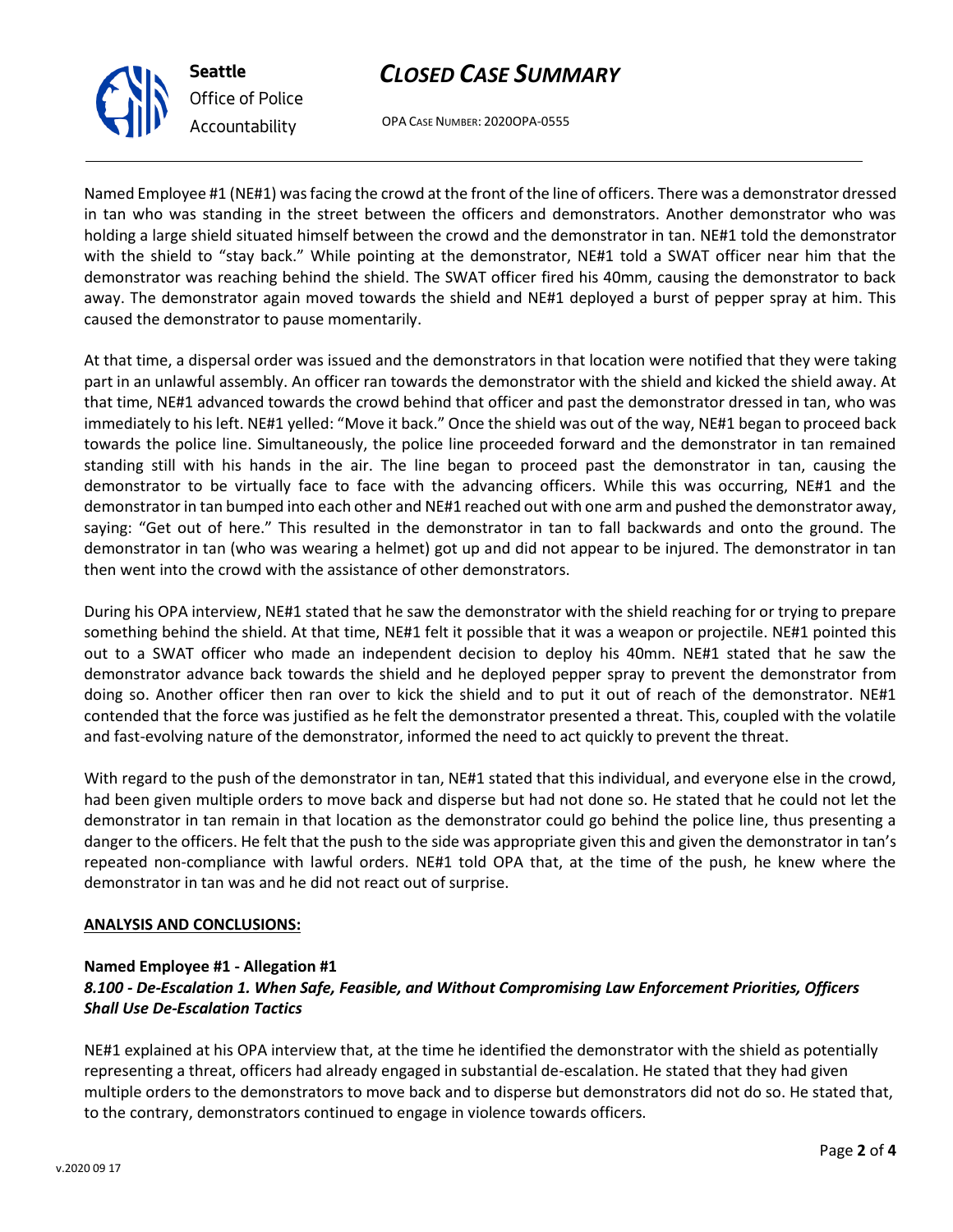# *CLOSED CASE SUMMARY*



OPA CASE NUMBER: 2020OPA-0555

NE#1 indicated that, once he perceived the demonstrator in the shield engage in furtive actions, further deescalation was not safe or feasible. He believed that the threat needed to be addressed at that time and he notified the SWAT officer, who then deployed the 40mm.

In evaluating this allegation, including watching BWV and third-party video, OPA believes it clear that the crowd was already escalated. Throughout the entirety of this incident, demonstrators were non-compliant and did not follow direct orders to move back and disperse. This was particularly the case with the demonstrator in tan and the demonstrator with the shield. At the time NE#1 identified the demonstrator with the shield as potentially engaging in malfeasance, that individual had advanced towards the officers and into the street. The demonstrator with the shield was clearly not moving back as he was obligated to do.

OPA does not find NE#1's identification of this demonstrator as potentially presenting a threat to have been improper. Indeed, this was part of his role while monitoring the demonstrations. In addition, the SWAT officer made the independent decision to use force based on his perception of the events and identification of the demonstrator with the shield as a threat.

Ultimately, OPA concurs with NE#1 that no further de-escalation was required at this time because, based on NE#1's perception, it was not safe or feasible. Moreover, as discussed above, given that the crowd was already escalated, OPA does not find that NE#1 conduct was the cause of this.

For these reasons, OPA recommends that this allegation be Not Sustained – Lawful and Proper.

Recommended Finding: **Not Sustained (Lawful and Proper)**

#### **Named Employee #1 - Allegation #2**

### *14.090 - Crowd Management 10. Officers May Make Individual Decisions to Deploy OC Spray, and Blast Balls Consistent with Title 8 – Use-of-Force*

NE#1 used force twice. First, when he deployed pepper spray and, second, when he pushed the demonstrator in tan.

With regard to the first use of force, OPA finds that it was consistent with policy. As NE#1 articulated, he had already identified that the demonstrator with the shield had engaged in furtive actions behind the shield and could be attempting to assault officers. He used pepper spray when he observed the demonstrator, who had just been the subject of a 40mm deployment, begin to move back to the shield. NE#1 stated that he was concerned that the demonstrator, again who he believed presented a threat, was going to reobtain the shield. OPA believes that the use of force to prevent the demonstrator from gaining access to the shield was reasonable. The force was also necessary as it was narrowly tailored to effectuate NE#1's lawful goals and was no more expansive than needed. Lastly, the force used – one brief burst of pepper spray – was proportional to the threat posed by the demonstrator if the demonstrator were permitted to regain the shield.

With regard to the second use of force, OPA also finds it to be consistent with policy. At the time force was used, the demonstrator in tan was standing immediately in front of the police line. While the demonstrator took one slow step back, the line of officers advanced more quickly and was about to go past him. This created the risk that the demonstrator would end up behind the line. This was the case even though the demonstrator had received